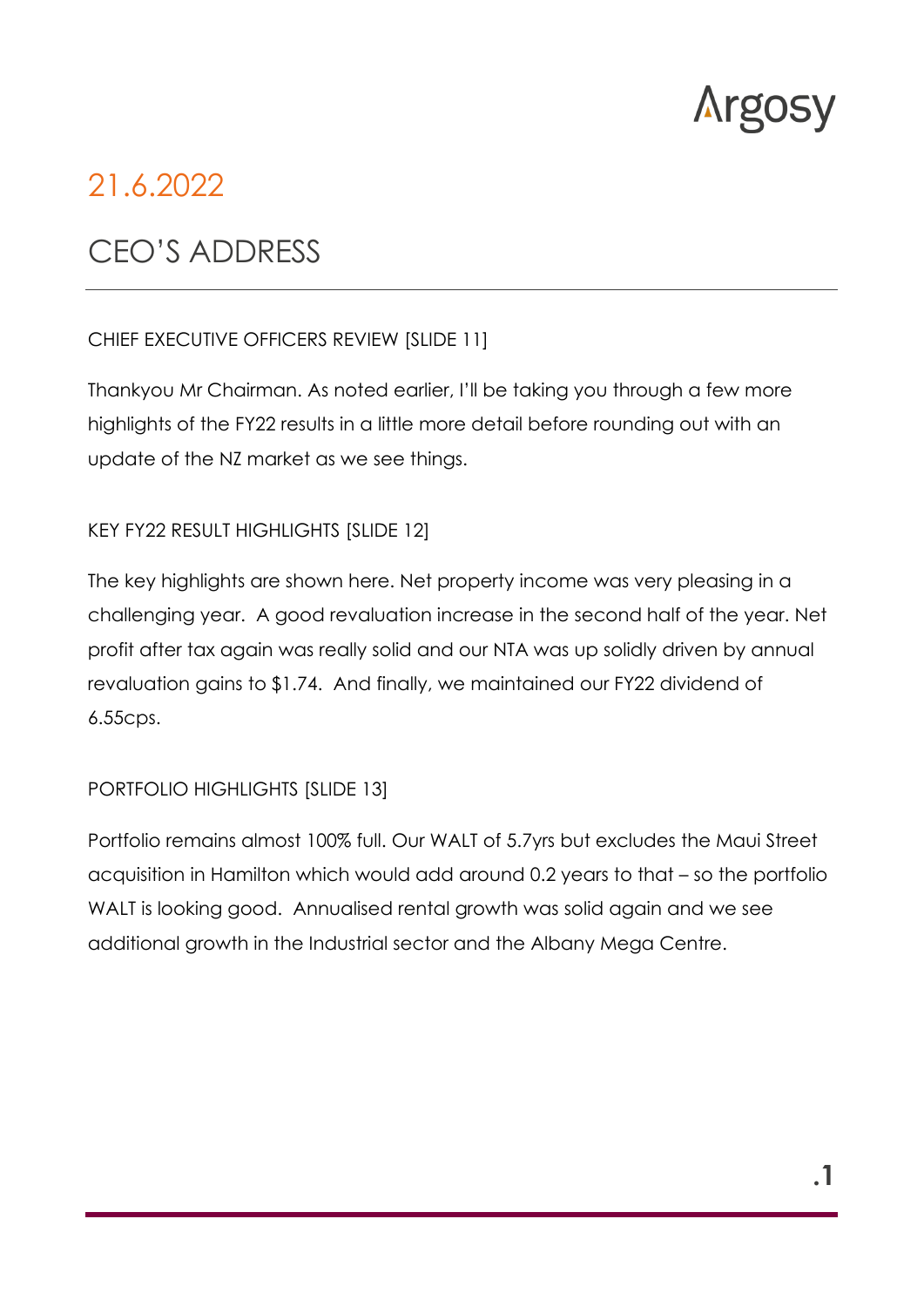

### SECTOR SUMMARY [SLIDE 14]

There are some changes across the sectors. Industrial land prices are rising given scarcity of land. Strong industrial fundamentals means this sector is forecast to be the best performer over the next five years and there is a potential return of domestic manufacturing sector. In the office space we have activity at Willis Street – handed over to Stats NZ. We are targeting a 6 Green Star rating for this high quality Core asset. The Wellington office market continues to exhibit strong fundamentals and our ongoing exposure to Government rental streams continues to provide resilience. 360 Lambton Quay t is now 100% leased, with the recent signing a Crown tenant. 105 Carlton Gore Road underway and tenant inquiry is strong. The retail sector in our portfolio has gone reasonably well with solid occupancy.

#### PORTFOLIO AT A GLANCE [SLIDE 15]

The driver here is the strategic change to the weightings where the Industrial weighting will increase over the medium term. This will occur as we execute on strategy and our development programme. This increase comes at the expense of office and retail bands which are adjusted down slightly to reflect the upweight to Industrial. By region and asset mix we're largely within our target bands.

## VALUE ADD OPPORTUNITIES [SLIDE 16]

The Bell Ave re-development opportunity is underway. 5 Allens Road in planning phase and Unity Drive developments largely complete. Mt Richmond and Neilson Street planning and design phase are progressing well and we're getting a lot of interest. These are both to be redeveloped into green industrial estates.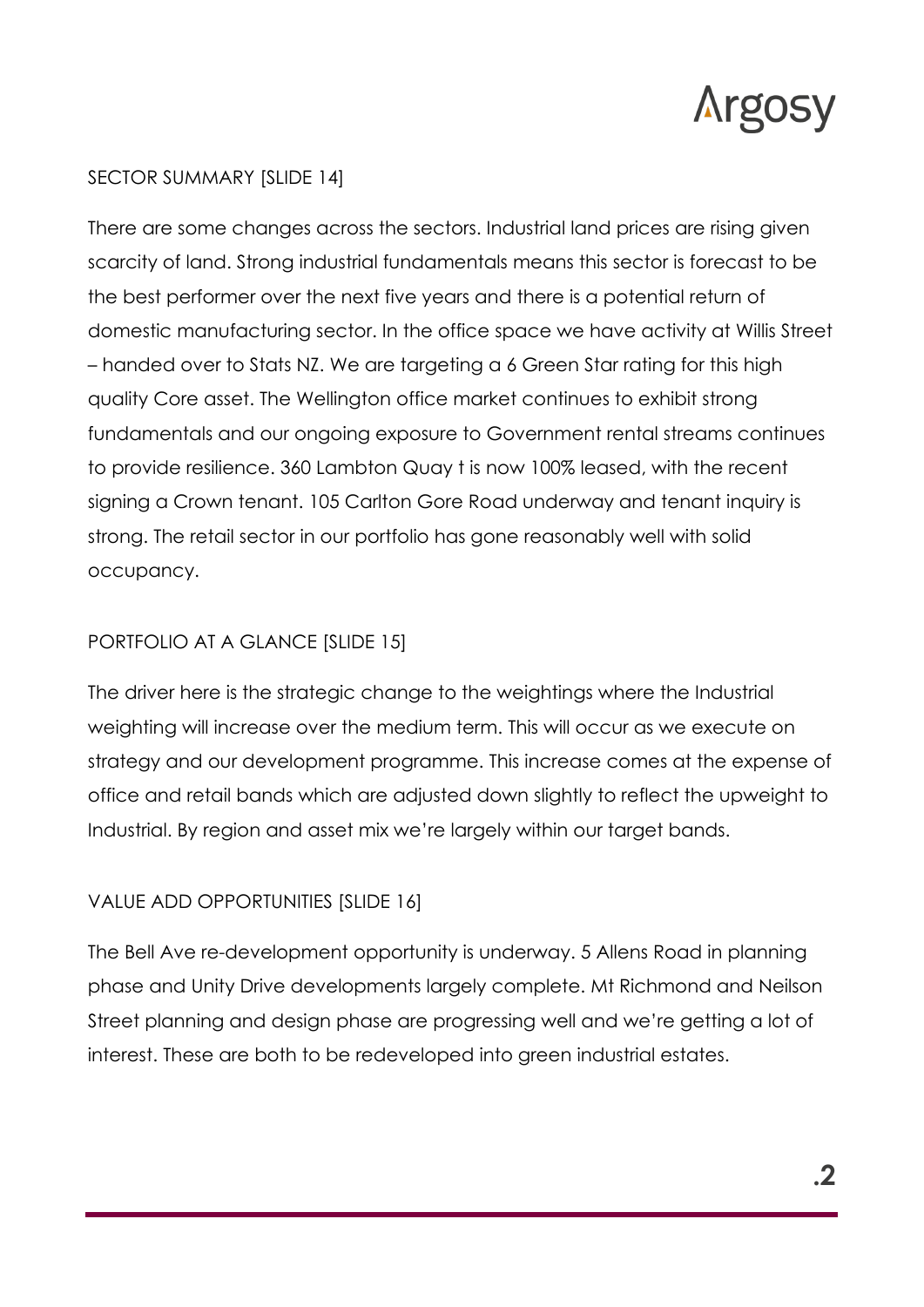

101 Carlton Gore Road will follow on from 105 Carlton Gore Road which is underway and we're fielding good tenant enquiry there. Supply chain issues and forward ordering remains something we need to keep a close eye on and is the new normal for the time being.

# CASE STUDY SLIDES [SLIDE 17]

A value add case study slide here with the Mt Richmond project and as I said before we have a lot of interest in the site. But really, its a type of project which really embodies our vision of building a better future for our tenants, their staff, the environment and of course our stakeholders.

# REVALUATIONS [SLIDE 18]

Revaluations were encouraging over the full year, the overall star being Auckland Industrial. Wellington office also featured with solid demand for seismically sound property and the projections on the Willis Street development will be under rented on completion.

By location, Auckland was the largest contributor to the total year end valuation result with an unrealised revaluation increase of \$142.1 million or 87% of the total portfolio uplift. By sector, and at 51% of Argosy's portfolio by value Industrial was the key driver of the overall gain at \$144.7 million, up 14.7% on book value.

## DISTRIBUTABLE INCOME [SLIDE 19]

After adjustments, gross distributable income was \$67.7 million compared to \$71.6 million last year and Net distributable Income was \$64.7 million compared to \$67.7 million last year. Net distributable income per share was 7.68 cents per share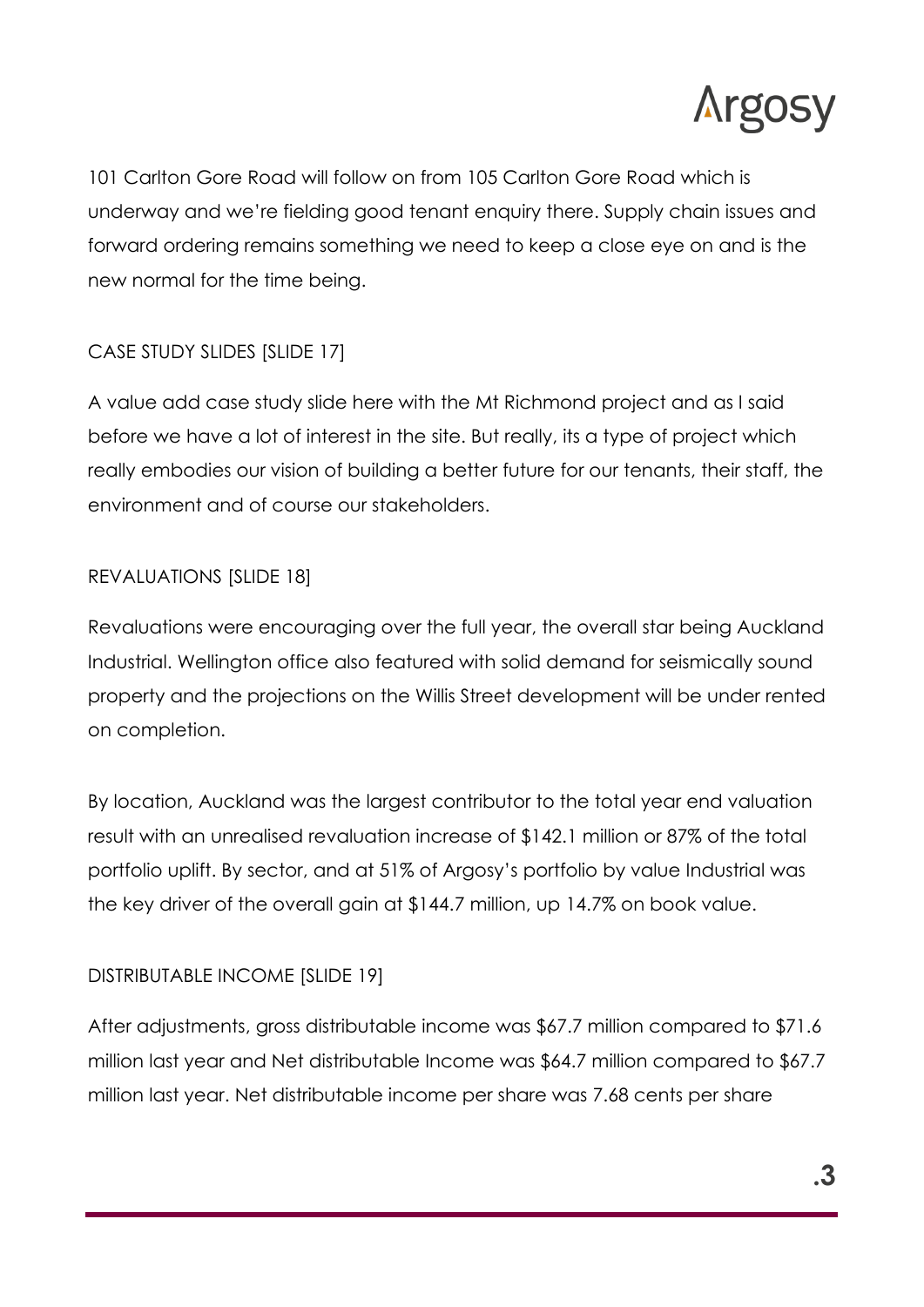

compared with 8.14 cents per share last year. I would remind shareholders that last year included the forfeited deposit of \$4.5 million from the sale of the Albany Lifestyle Centre.

# AFFO [SLIDE 20]

Adjusted Funds from Operation or AFFO was \$48.3 million for the year. Capitalised leasing costs were lower than last year which included leasing costs for 7WQ and 107 Carlton Gore Road. Maintenance capex was higher due to 7WQ façade which is now largely complete, and reduced AFFO by \$10 million net of tax. Our audited AFFO payout ratio for the year was 114% but if you adjust for the 7WQ façade maintenance works net of tax, AFFO was 94%.

# DEBT PROFILE INCLUDING BONDS [SLIDE 21]

This slide shows our debt profile including bonds. We refinanced our \$455 million facility during the period, pushing out our tenor and improving our margins. We will be looking to extend the \$80 million tranche which needs to be refinanced by the end of September. You can also see the benefits our green bonds provide the business in terms of diversification and tenor. This slide shows our debt to total assets over the last 5 years – which you can see has been broadly stable and reflects the timing of asset sales, acquisitions and developments. The weighted average duration of debt is 3.5 years.

## LEASING [SLIDE 22]

Leasing during the year was very positive.